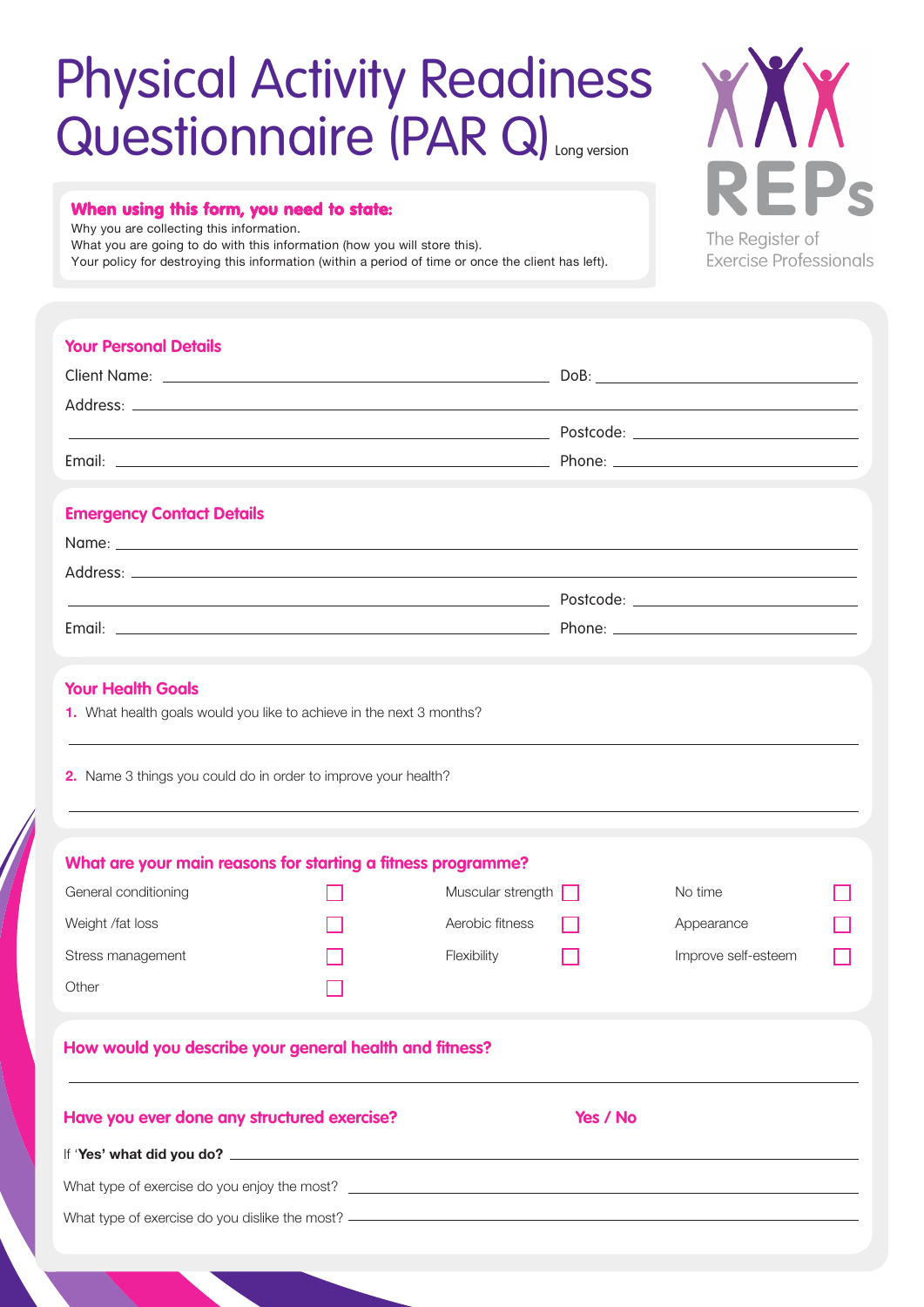

**Exercise Professionals** 

## Physical Activity Readiness Questionnaire (PAR Q) Long version

| What would you say are the main barriers preventing you from exercising?                                              |  |               |          |            |  |  |  |  |  |  |
|-----------------------------------------------------------------------------------------------------------------------|--|---------------|----------|------------|--|--|--|--|--|--|
| Lack of facilities                                                                                                    |  | No motivation |          | No time    |  |  |  |  |  |  |
| Injury/illness                                                                                                        |  | Unfit         |          | Appearance |  |  |  |  |  |  |
| Lack of knowledge                                                                                                     |  | Family        |          | Work       |  |  |  |  |  |  |
|                                                                                                                       |  |               |          |            |  |  |  |  |  |  |
| <b>Diet and Nutrition</b>                                                                                             |  |               |          |            |  |  |  |  |  |  |
| On a scale of 1-10 (with 1 being poor and 10 being excellent) how would you assess the quality of your eating habits? |  |               |          |            |  |  |  |  |  |  |
| Yes / No<br>Would you like any help or advice in changing the quality of your eating habits?                          |  |               |          |            |  |  |  |  |  |  |
| Do you follow any particular diet or eating patterns?                                                                 |  |               |          |            |  |  |  |  |  |  |
| <b>Lifestyle</b>                                                                                                      |  |               |          |            |  |  |  |  |  |  |
| Do you drink alcohol?                                                                                                 |  |               |          | Yes / No   |  |  |  |  |  |  |
| Do you smoke?                                                                                                         |  |               |          | Yes / No   |  |  |  |  |  |  |
| If you answered 'Yes', would you like help or advice to change these habits?                                          |  |               |          | Yes / No   |  |  |  |  |  |  |
|                                                                                                                       |  |               |          |            |  |  |  |  |  |  |
| <b>Medical History</b>                                                                                                |  |               |          |            |  |  |  |  |  |  |
| Have you had a major illness or injury in the last 5 years                                                            |  |               |          | Yes / No   |  |  |  |  |  |  |
|                                                                                                                       |  |               |          |            |  |  |  |  |  |  |
| Are you receiving treatment for any diagnosed medical condition?                                                      |  |               | Yes / No |            |  |  |  |  |  |  |
|                                                                                                                       |  |               |          |            |  |  |  |  |  |  |
|                                                                                                                       |  |               |          |            |  |  |  |  |  |  |
| Are you taking any prescription medication?                                                                           |  |               | Yes / No |            |  |  |  |  |  |  |
|                                                                                                                       |  |               |          |            |  |  |  |  |  |  |
|                                                                                                                       |  |               |          |            |  |  |  |  |  |  |
| Please indicate if you ever experience any of the following symptoms. Do you:                                         |  |               |          |            |  |  |  |  |  |  |
| Ever get unusually short of breath with very light exertion?                                                          |  |               |          |            |  |  |  |  |  |  |
| Ever have pain, pressure, heaviness or tightness in the chest area?                                                   |  |               |          |            |  |  |  |  |  |  |
| Regularly have unexplained pain in the abdomen, shoulders or arm?                                                     |  |               |          |            |  |  |  |  |  |  |